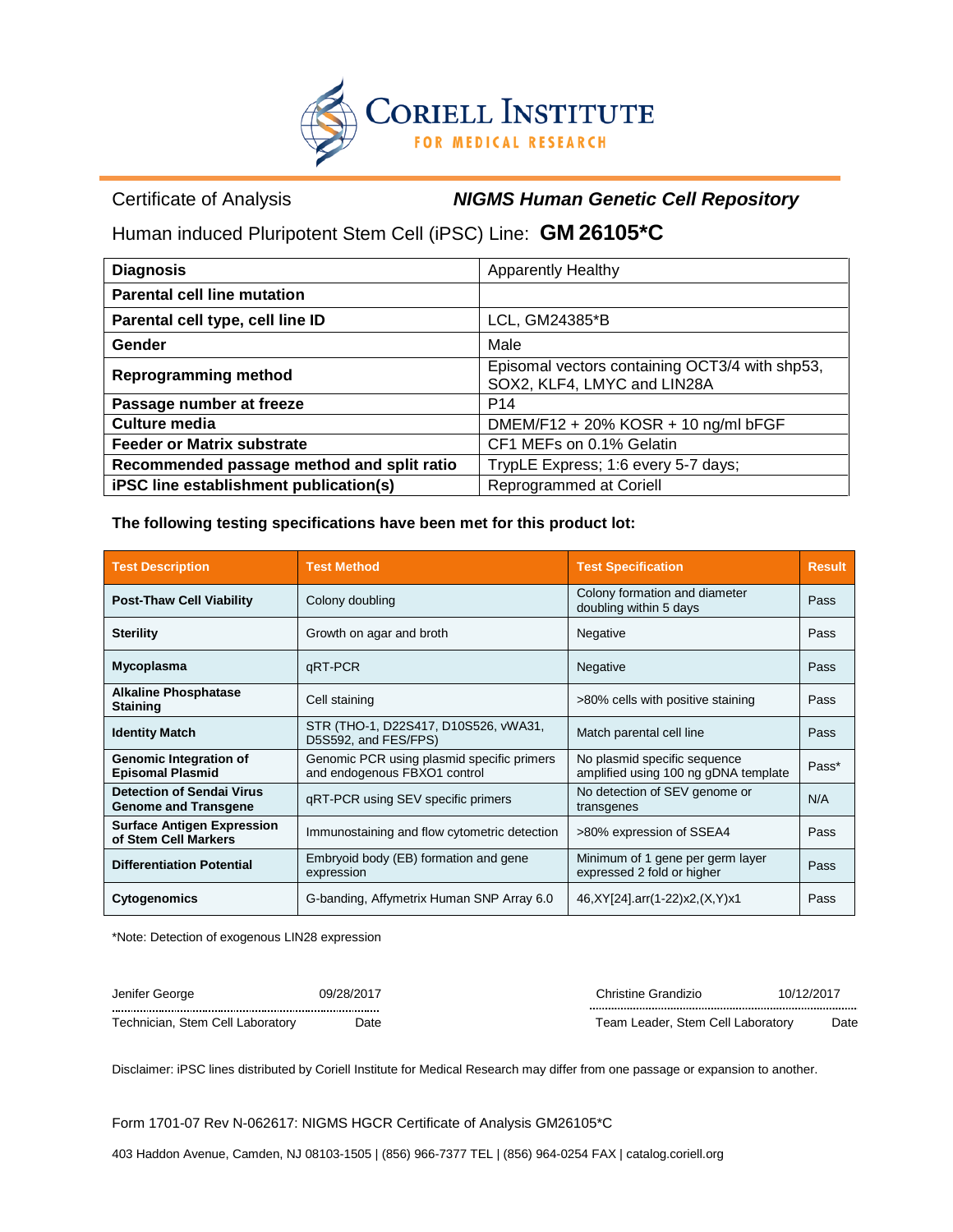

### **Post-Thaw Cell Viability**

One distribution lot vial of the cell line was thawed and placed in culture. Cultures were observed daily. Colonies were photographed upon first appearance, then 4 days later. Colonies must double in diameter within 5 days. The area for 5 colonies was measured using CellSens software on the Olympus IX50 microscope at 40x magnification. The average area is reported here.

| Dav | Average area (µm <sup>2</sup> ) |
|-----|---------------------------------|
|     | 35802                           |
| 5   | 394683                          |

Colony area increased by 11 fold.



Figure 1A. Colonies post thaw (Day 1)



**Figure 1B.** Colonies 4 days after first observation (Day 5)

### **Alkaline Phosphatase Staining**

Cells were stained using the StemTAG™ Alkaline Phosphatase Staining Kit from CellBiolabs, Inc.



Form 1701-07 Rev N-062617: NIGMS HGCR Certificate of Analysis GM26105\*C **Figure 2.** iPSC colonies showing alkaline phosphatase activity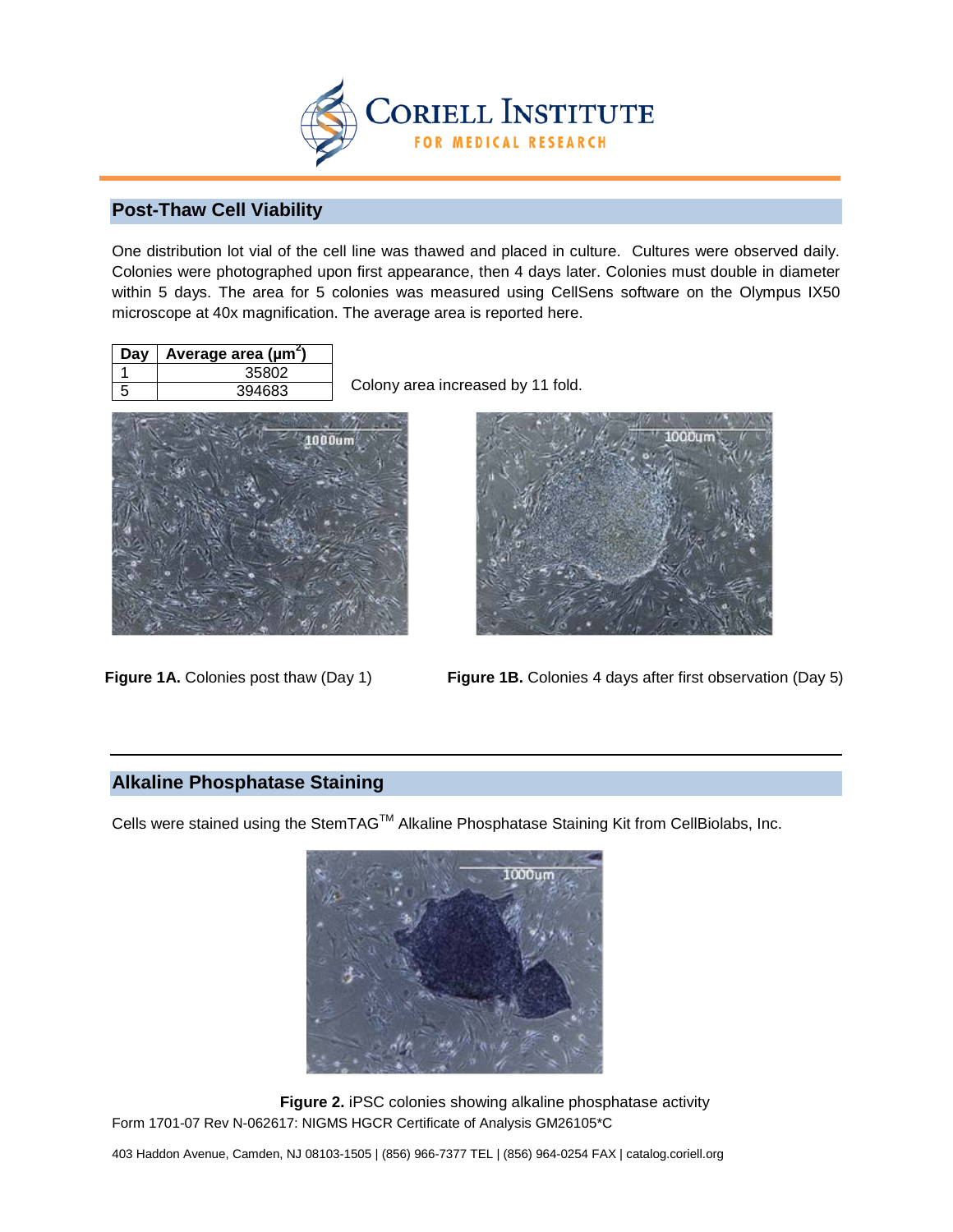

## **Surface Antigen Expression of Stem Cell Markers**

Undifferentiated cells are stained for stage specific embryonic antigen 4 (SSEA4) which is expressed on the surface of undifferentiated human pluripotent stem cells. Cells were analyzed using the MACSQuant Flow Cytometer by Miltyeni Biotec. More than 80% of cells should stain with antibodies specific for SSEA4.



#### GM26105\_C\_SSEA4\_2016-11-21.0002\Live cells\Single Cells

**Figure 3.** Representative histogram of SSEA4 positive population showing an overlay of isotype stained control (red) and SSEA4 positive population (blue)

Form 1701-07 Rev N-062617: NIGMS HGCR Certificate of Analysis GM26105\*C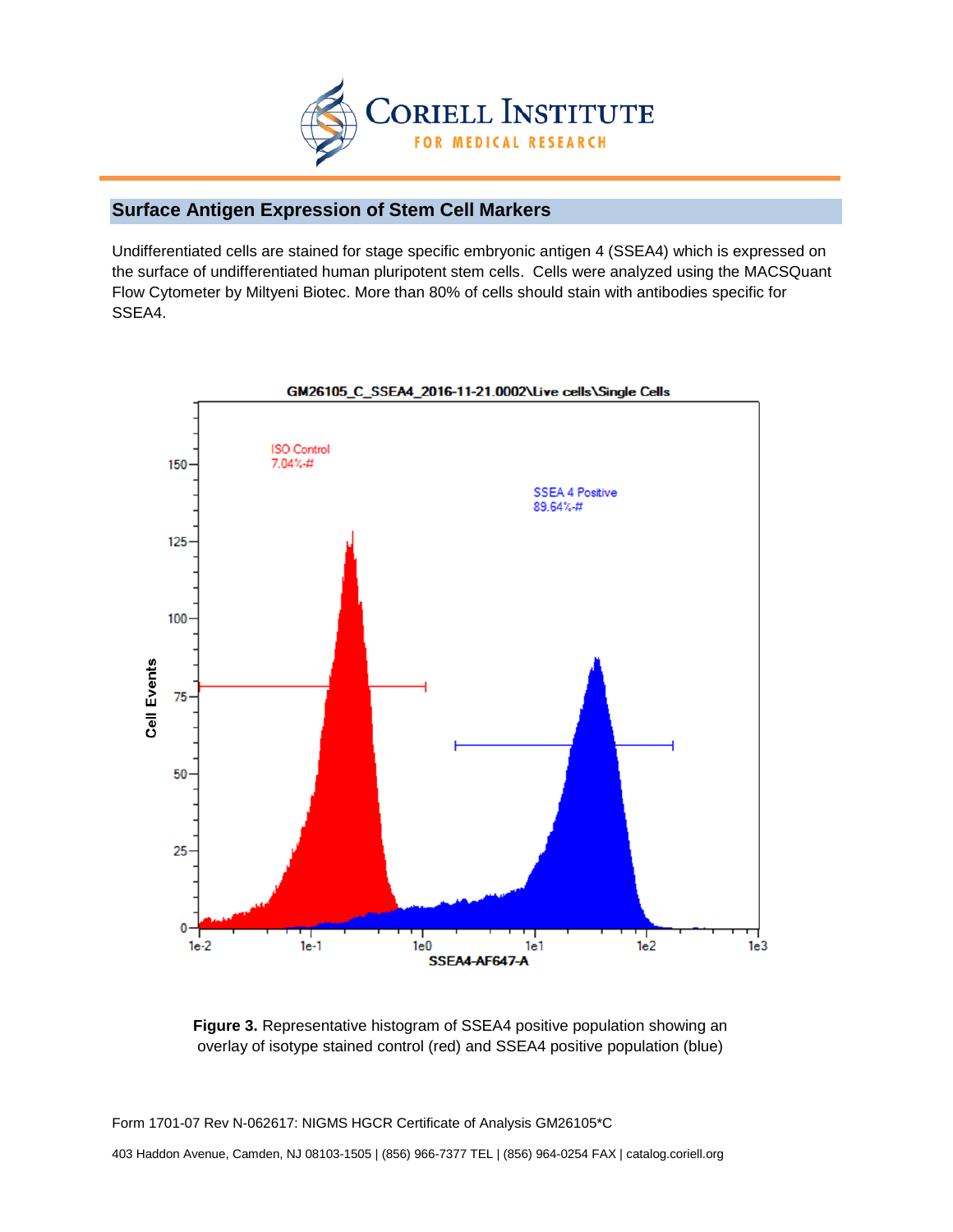

### **Differentiation Potential**

Cells are differentiated by embryoid body (EB) formation to assess pluripotency. RNA is extracted and gene expression is measured by quantitative RT-PCR. Ct values are adjusted to the endogenous housekeeping gene GAPDH. Relative gene expression is shown as the fold difference in expression compared to undifferentiated cells. Expression of at least one gene per germ layer should increase by 2 fold or higher.



| Gene             | Fold<br>change | Gene             | <b>Fold</b><br>change | Gene             | <b>Fold</b><br>change | Gene         | <b>Fold</b><br>change |
|------------------|----------------|------------------|-----------------------|------------------|-----------------------|--------------|-----------------------|
| OCT4             | 0              | PAX <sub>6</sub> | 0                     |                  |                       | <b>AFP</b>   | 299                   |
| SOX <sub>2</sub> | 0              | <b>NES</b>       | 0                     | <b>RUNX1</b>     | 4                     | <b>SOX17</b> | 0                     |
| <b>NANOG</b>     | 0              | <b>TP63</b>      | 10                    | <b>DES</b>       |                       | <b>FOXA2</b> |                       |
| GDF <sub>3</sub> | 0              | <b>KRT14</b>     | 4                     | <b>PECAM1</b>    | 13                    | <b>SOX7</b>  | 22                    |
| <b>REXO1</b>     | 0              | <b>NOG</b>       |                       | TAL <sub>1</sub> | 6                     |              |                       |

**Figure 4.** Fold change in expression of pluripotency genes and tri-lineage specific genes

Note: Negative values are set as 0. Calculations are performed using the 2- ∆∆CT method. (*Livak KJ, Schmittgen TD. Methods. 2001 Dec;25(4):402-8.PMID:11846609)*

Form 1701-07 Rev N-062617: NIGMS HGCR Certificate of Analysis GM26105\*C